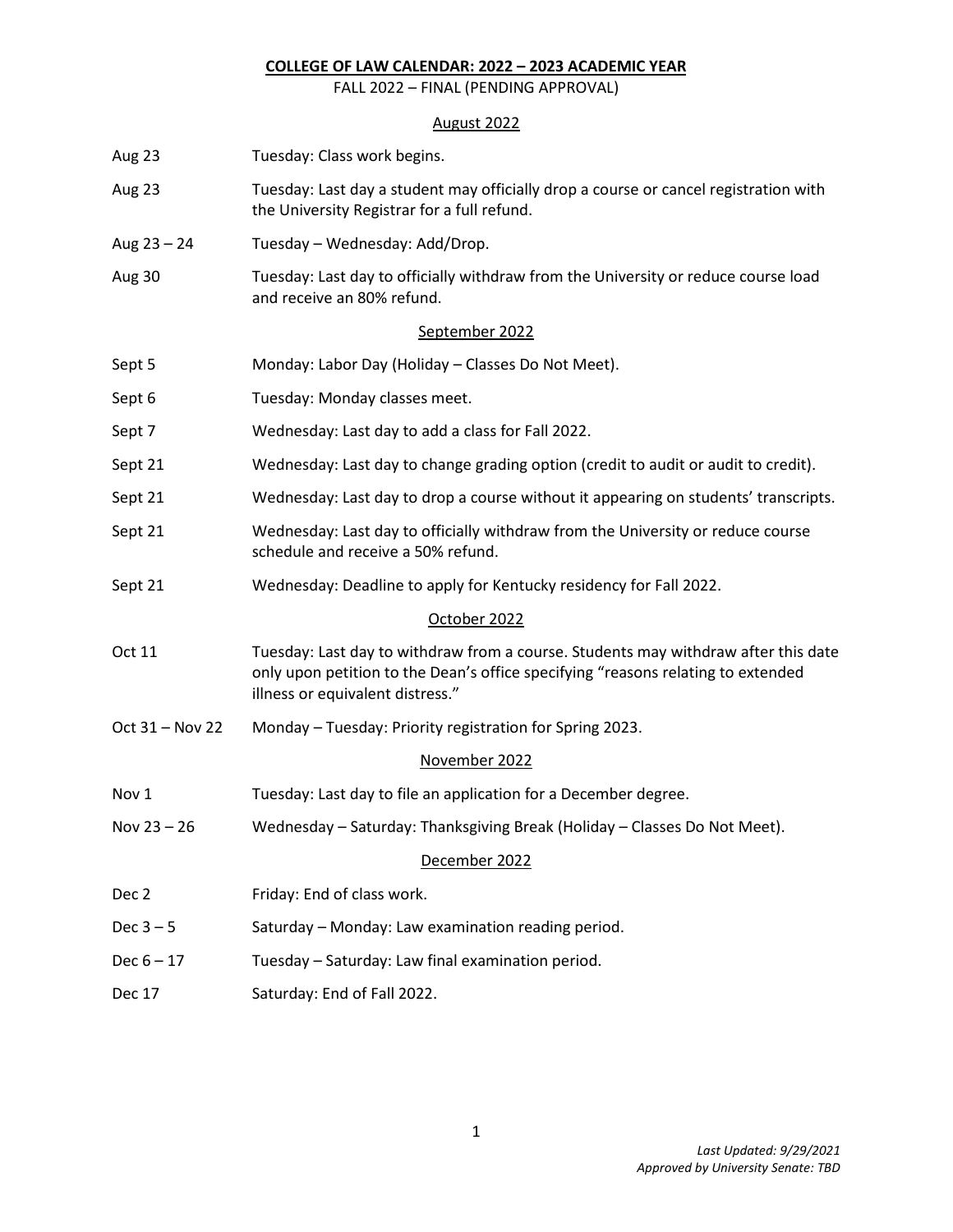## **COLLEGE OF LAW CALENDAR: 2022 – 2023 ACADEMIC YEAR**

SPRING 2023 – FINAL (PENDING APPROVAL)

### January 2023

| Jan 9             | Monday: Class work begins.                                                                                                                                                                                |  |
|-------------------|-----------------------------------------------------------------------------------------------------------------------------------------------------------------------------------------------------------|--|
| $Jan 9 - 10$      | Monday - Tuesday: Add/Drop.                                                                                                                                                                               |  |
| Jan 10            | Tuesday: Last day a student may officially drop a course or cancel registration with<br>the University Registrar for a full refund.                                                                       |  |
| Jan 16            | Monday: Martin Luther King Jr. Day (Holiday - Classes Do Not Meet).                                                                                                                                       |  |
| <b>Jan 18</b>     | Wednesday: Last day to add a class for Spring 2023.                                                                                                                                                       |  |
| Jan 18            | Wednesday: Last day to officially withdraw from the University or reduce course<br>load and receive an 80% refund.                                                                                        |  |
| February 2023     |                                                                                                                                                                                                           |  |
| Feb 1             | Wednesday: Last day to drop a course without it appearing on students' transcripts.                                                                                                                       |  |
| Feb 1             | Wednesday: Last day to change grading option (credit to audit or audit to credit).                                                                                                                        |  |
| Feb 8             | Wednesday: Last day to officially withdraw from the University or reduce course<br>load and receive a 50% refund.                                                                                         |  |
| Feb 27            | Monday: Last day to withdraw from a course. Students may withdraw after this date<br>only upon petition to the Dean's office specifying "reasons relating to extended<br>illness or equivalent distress." |  |
| <b>March 2023</b> |                                                                                                                                                                                                           |  |
| Mar 13 - 18       | Monday - Saturday: Spring Break (Classes Do Not Meet).                                                                                                                                                    |  |
| <b>April 2023</b> |                                                                                                                                                                                                           |  |
| Apr 1             | Saturday: Last day to file an application for a May degree.                                                                                                                                               |  |
| Apr 21            | Friday: End of class work.                                                                                                                                                                                |  |
| Apr $22 - 24$     | Saturday - Monday: Law examination reading period.                                                                                                                                                        |  |
| Apr 25 - May 6    | Tuesday - Saturday: Law final examination period.                                                                                                                                                         |  |
| May 2023          |                                                                                                                                                                                                           |  |
| May 5             | Friday: Law Commencement.                                                                                                                                                                                 |  |

May 6 Saturday: End of Spring 2023.